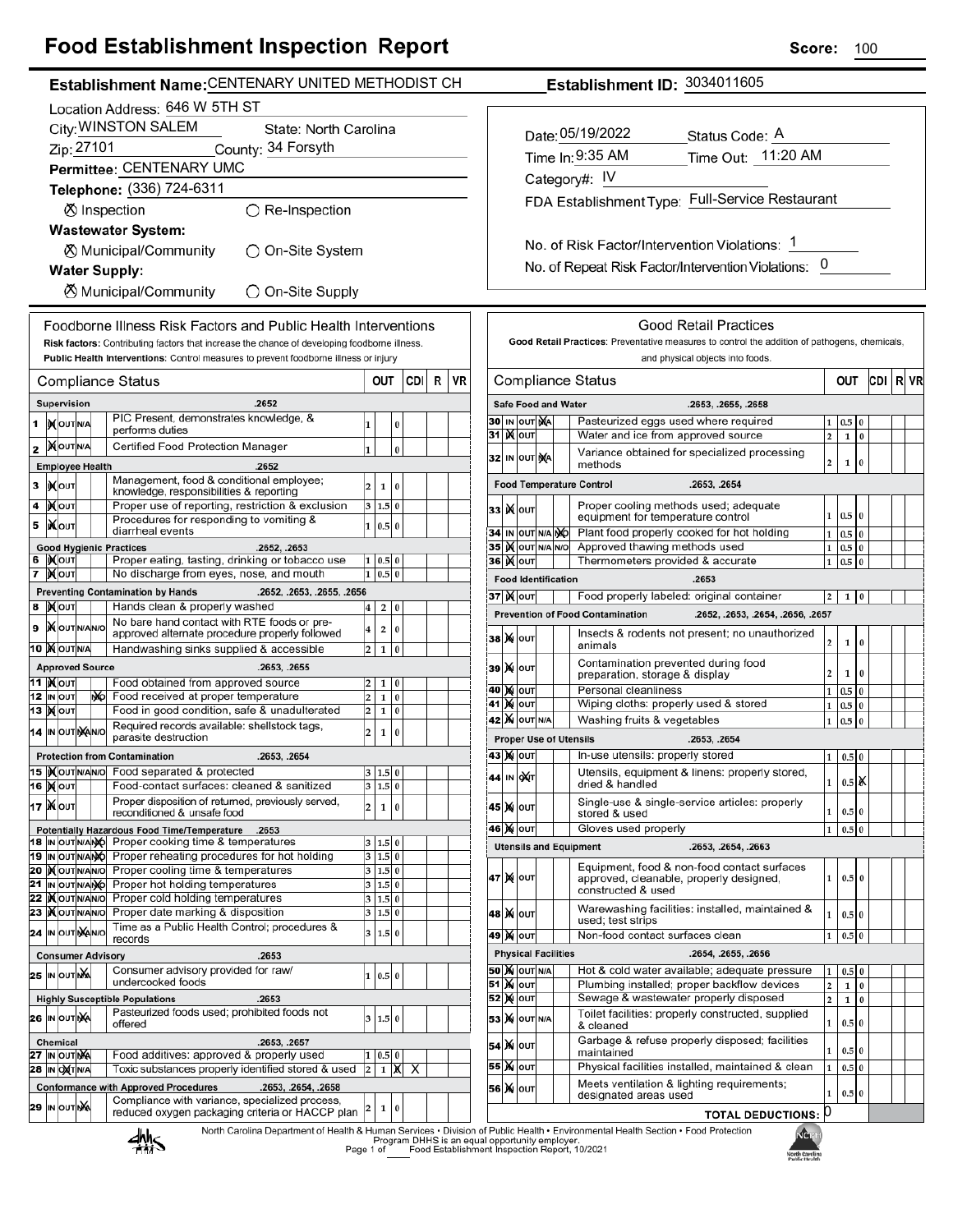|                                                                                                                          | Establishment Name: CENTENARY UNITED METHODIST CH                                                                     |                        | Establishment ID: 3034011605                                                                                                                                 |                                                        |  |  |  |
|--------------------------------------------------------------------------------------------------------------------------|-----------------------------------------------------------------------------------------------------------------------|------------------------|--------------------------------------------------------------------------------------------------------------------------------------------------------------|--------------------------------------------------------|--|--|--|
| Location Address: 646 W 5TH ST<br>City: WINSTON SALEM<br>County: 34 Forsyth<br>Water Supply:<br>Permittee: CENTENARY UMC | Wastewater System: X Municipal/Community   On-Site System<br>$\overline{x}$ Municipal/Community $\Box$ On-Site System | State:NC<br>Zip: 27101 | $X$ Inspection Re-Inspection<br>Comment Addendum Attached?   X <br>Water sample taken? $\Box$ Yes $\Box$ No<br>Email 1:dmitchell@centenary.org<br>Email $2:$ | Date: 05/19/2022<br>Status Code: A<br>Category #: $IV$ |  |  |  |
| Telephone: (336) 724-6311                                                                                                |                                                                                                                       |                        | Email $3:$                                                                                                                                                   |                                                        |  |  |  |
| Temperature Observations                                                                                                 |                                                                                                                       |                        |                                                                                                                                                              |                                                        |  |  |  |
| Effective January 1, 2019 Cold Holding is now 41 degrees or less                                                         |                                                                                                                       |                        |                                                                                                                                                              |                                                        |  |  |  |
| Item<br>Location<br>ServSafe                                                                                             | Temp Item<br>00<br>Donald Mitchee 5/1/2023                                                                            | Location               | Temp Item                                                                                                                                                    | Location<br>Temp                                       |  |  |  |

| Hot water                 | 3 comp sink                  | 124 |
|---------------------------|------------------------------|-----|
| Hot water                 | Dishmachine                  | 165 |
| Mashed potatoes           | Hot holding cabinet          | 149 |
| Green beans               | Hot holding cabinet          | 180 |
| Meatloaf                  | Hot holding cabinet          | 168 |
| Cut tomatoes              | Upright cooler - kitchen     | 39  |
| Cut melons/mixed<br>fruit | Initial                      | 57  |
| Cut melons/mixed<br>fruit | Approx - 25 minutes          | 53  |
| Meatloaf                  | Walk-in cooler               | 39  |
| Gravy                     | Walk-in cooler               | 38  |
| Ambient                   | Upright cooler - dry storage | 40  |
| Chlorine sanitizer        | Bucket - ppm                 | 100 |
| Chlorine sanitizer        | 3 comp sink - ppm            | 100 |

| Person in Charge (Print & Sign): Donald                                                                                                                                                                                                                                                                                            | First | Mitchell | Last |                             |  |  |  |
|------------------------------------------------------------------------------------------------------------------------------------------------------------------------------------------------------------------------------------------------------------------------------------------------------------------------------------|-------|----------|------|-----------------------------|--|--|--|
|                                                                                                                                                                                                                                                                                                                                    | First |          | Last | Christian hilly REMS        |  |  |  |
| Regulatory Authority (Print & Sign): Christy                                                                                                                                                                                                                                                                                       |       | Whitley  |      |                             |  |  |  |
| REHS ID: 2610 - Whitley, Christy                                                                                                                                                                                                                                                                                                   |       |          |      | Verification Required Date: |  |  |  |
| REHS Contact Phone Number: (336) 703-3157<br>North Carolina Department of Health & Human Services<br>• Food Protection Program<br><b>Environmental Health Section</b><br>• Division of Public Health<br>$\frac{dh}{dh}$<br>DHHS is an equal opportunity employer.<br>Food Establishment Inspection Report, 10/2021<br>Page 1 of __ |       |          |      |                             |  |  |  |